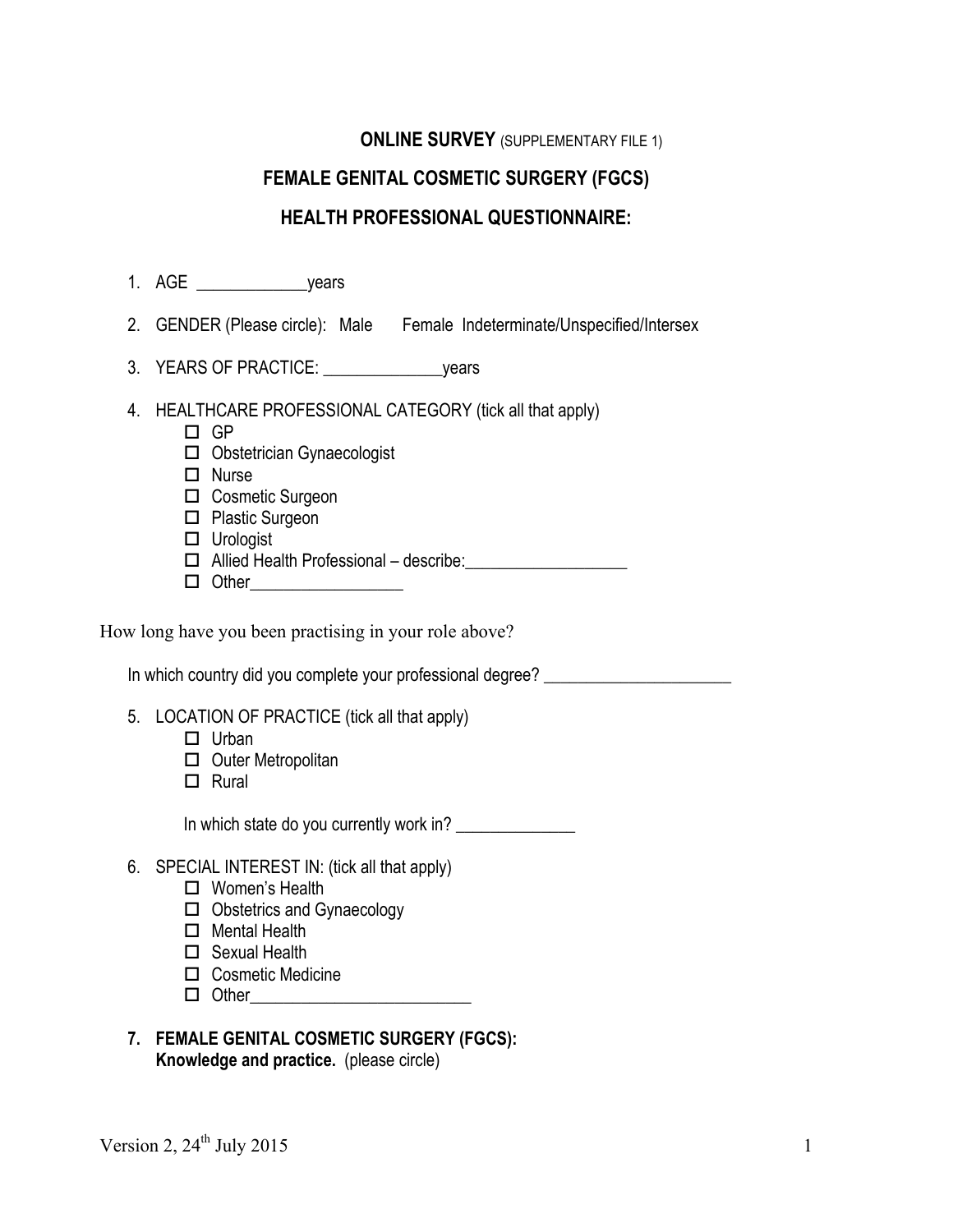i) Have you seen patients who have asked you about any form of FGCS? Yes / No

Where have you acquired information about FGCS from? (tick all that apply)

- $\Pi$  Media
- $\square$  Conferences
- $\Box$  Other health professionals
- $\square$  Consumer websites
- $\Box$  Other

ii) "How confident do you feel to give advice for each of the following procedures"

- labiaplasty? Not confident/Reasonably confident/Very confident
- clitoral hood reduction? Not confident/Reasonably confident/Very confident
- perineoplasty?
- hymenoplasty? Not confident/Reasonably confident/Very confident
- orgasm shot ( O-shot) ? Not confident/Reasonably confident/Very confident
- vaginal rejuvenation ? Not confident/Reasonably confident/Very confident
- vulval liposuction? Not confident/Reasonably confident/Very confident
- G spot augmentation Not confident/Reasonably confident/Very confident

iii) How comfortable do you feel advising a woman who asks for FGCS?

- $\Box$  Not comfortable
- $\square$  Comfortable
- $\Box$  Very comfortable
- v) How many patients do you see requesting FGCS?



vi) Have you had any patients less than 18 years old asking you about FGCS? Yes / No

What is the age range of women asking you about FGCS?

 $\Box$  Not applicable. I haven't had any patients asking me about FGCS.

Youngest: \_\_\_\_\_\_\_\_ years Oldest: \_\_\_\_\_\_\_\_\_\_ years

vii) FGCS and risks of surgery

Do you know about the possible short term risks of FGCS?

- $\Box$  Not at all
- $\Box$  A little
- $\Box$  A lot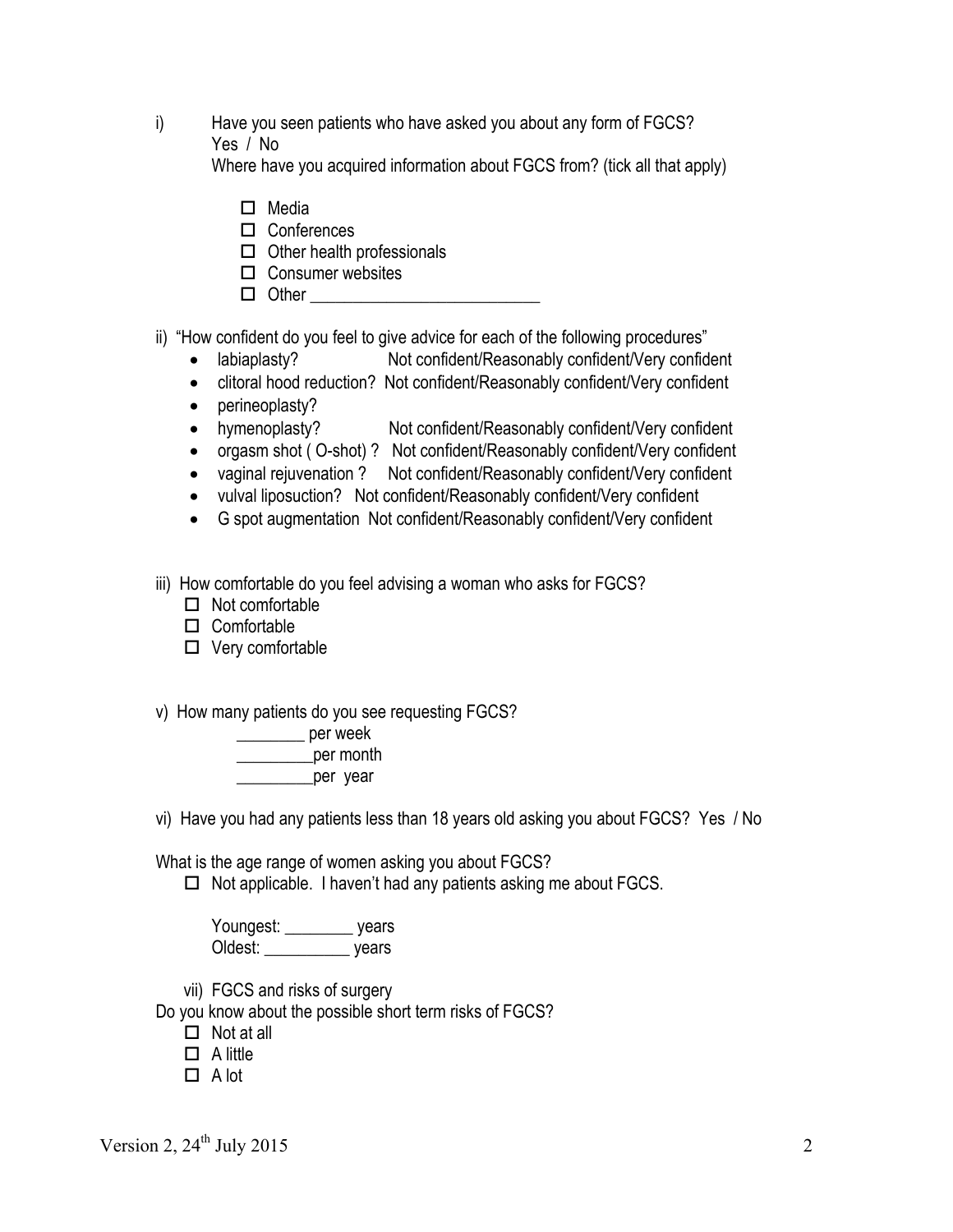Do you know about the possible long term risks of FGCS?

- $\Box$  Not at all
- $\Box$  A little
- $\Box$  A lot

Do you talk about possible risks of FGCS for patients who request this?

- $\Box$  Not applicable. I haven't seen a patient asking for FGCS
- $\Box$  Only if they ask me
- $\square$  Sometimes
- $\Box$  All the time

viii) Have you been asked for (tick all that apply):

- $\square$  an examination?
- $\Box$  your opinion ?
- $\Box$  a referral?
- ix) Do you examine these women's genital area ?
	- $\square$  Yes
	- $\square$  No
	- $\square$  Sometimes
	- $\square$  Not applicable (I haven't seen any patients asking about FGCS)
- x) Do you offer / refer for counselling?
	- $\square$  Yes
	- $\Pi$  No
	- $\square$  Sometimes
	- $\Box$  Not applicable (I haven't seen any patients asking about FGCS)
- xi) Which specialist group have you referred women to for FGCS? (tick all that apply)
	- $\Box$  Cosmetic Surgeon
	- $\square$  Plastic Surgeon
	- $\square$  Obstetrician Gynaecologist
	- $\square$  Urologist
	- $\square$  Psychologist / Psychiatrist
	- $\Box$  Colleague for second opinion
	- $\square$  Women's health GP
	- $\square$  Not applicable (I haven't seen any patients asking about FGCS)

## 8.. **GENITAL APPEARANCE AND EDUCATION**:

 i) Do you feel confident in assessing genital appearance? Female anatomy

- $\Box$  Not confident
- $\Box$  Confident
- $\Box$  Very confident
- Male anatomy
	- $\Box$  Not Confident
	- $\square$  Confident

Version 2,  $24^{\text{th}}$  July 2015 3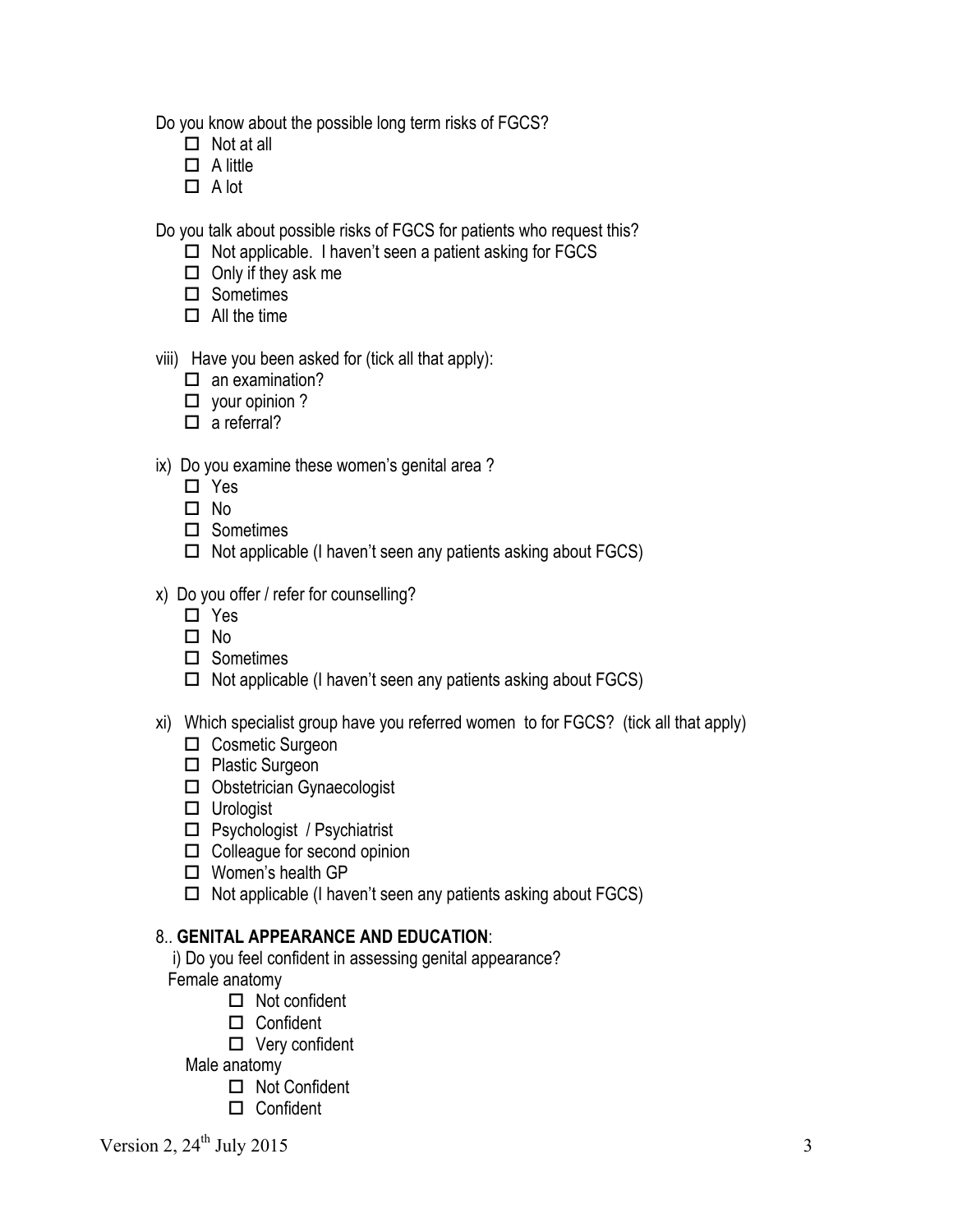### $\square$  Very confident

 ii) How much teaching regarding genital anatomy (both male and female) have you received in your medical training? Female- $\Box$  none  $\Box$  a little  $\square$  some  $\Box$  a lot Male –  $\Box$  none  $\Box$  a little  $\square$  some  $\Box$  a lot **9. INFORMATION TOOLS**: Have you heard of the Labia Library(LL) website? Yes / No Have you used or referred patients to L.L? Yes / No

Do you have other tools to assist you? Describe them

**10. Please indicate what you think about Female Genital Cosmetic Surgery. (tick all that apply)** 

- o **I have no opinion**
- $\Box$  If a woman wants this it is her choice
- □ It should not be performed on women less than 18 years
- □ A woman should be counselled first
- o **It is acceptable for cosmetic reasons**
- □ This surgery is unacceptable for cosmetic reasons
- □ It is no different to other types of cosmetic surgery

**\_\_\_\_\_\_\_\_\_\_\_\_\_\_\_\_\_\_\_\_\_\_\_\_\_\_\_\_\_\_\_\_\_\_\_\_\_\_\_\_\_\_\_\_\_\_\_\_\_\_\_\_\_\_\_\_\_\_\_\_\_\_\_\_\_\_\_\_\_\_\_\_\_\_\_\_\_\_\_\_\_\_\_ \_\_\_\_\_\_\_\_\_\_\_\_\_\_\_\_\_\_\_\_\_\_\_\_\_\_\_\_\_\_\_\_\_\_\_\_\_\_\_\_\_\_\_\_\_\_\_\_\_\_\_\_\_\_\_\_\_\_\_\_\_\_\_\_\_\_\_\_\_\_\_\_\_\_\_\_\_\_\_\_\_\_\_ \_\_\_\_\_\_\_\_\_\_\_\_\_\_\_\_\_\_\_\_\_\_\_\_\_\_\_\_\_\_\_\_\_\_\_\_\_\_\_\_\_\_\_\_\_\_\_\_\_\_\_\_\_\_\_\_\_\_\_\_\_\_\_\_\_\_\_\_\_\_\_\_\_\_\_\_\_\_\_\_\_\_\_**

#### **11. What is your opinion of the role of GPs for FGCS?**

#### **12. Any final comments?**

Version 2,  $24^{\text{th}}$  July 2015 4